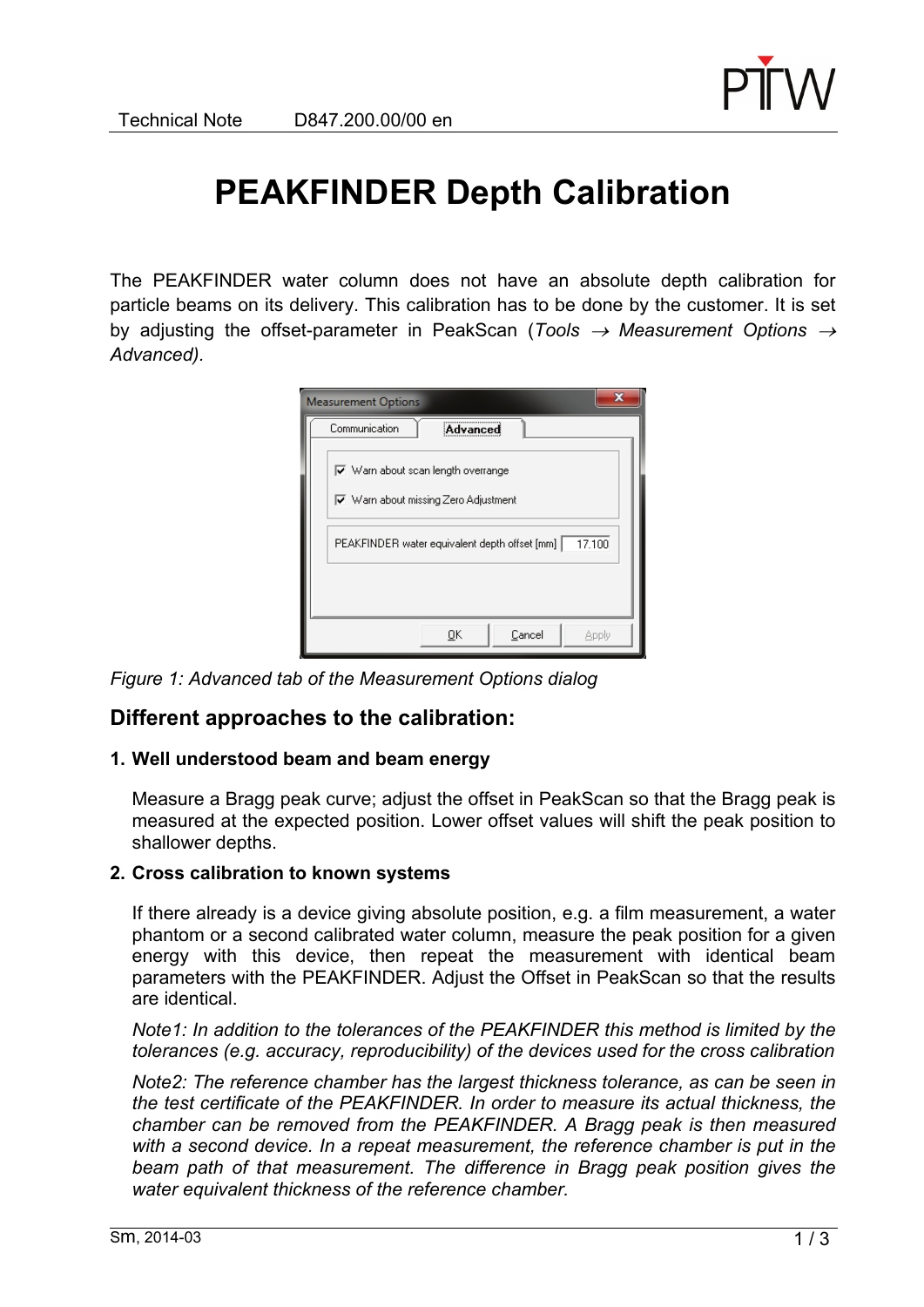

### **3. Calibration using known water-equivalent thicknesses**

The PEAKFINDER system comes with a test certificate. This certificate gives a value for the total water-equivalent (w.e.) thickness (photons) in front of the active detector volume at the minimum and maximum measurement position. To use these values for a calibration of the device, you have to take into account the relative electron densities, the mass densities and the stopping power ratios of water to  $SiO<sub>2</sub>$  and PMMA for protons. The water equivalent thickness for proton beams is then given by:

$$
d_{Pr} = d_{Ph} \cdot \frac{r_{\rho_m}}{r_{\rho_{el}}} \cdot s_{mat,w}(E)
$$

where  $d_{Pr}$  is the w.e. thickness for protons,  $d_{Ph}$  is the w.e. thickness for photons as given in the test certificate,  $r_{\rho_m}$  is the ratio of the mass densities of the material used and water,  $r_{\rho_{el}}$  is the ratio of the electron density of the material used and water and  $s_{mat,w}(E)$  is the energy dependent stopping power ratio of the material to water for protons.

*Example:* 

Assume the values in table 1 for the values given in the PEAKFINDER certificate. Take the values from table 2 for PMMA and quartz glass.

|                                     | water equivalent thickness (photons) |  |  |
|-------------------------------------|--------------------------------------|--|--|
|                                     | $d_{\text{Ph}}$ [cm]                 |  |  |
| reference chamber                   | $0.1995 \pm 0.0232$                  |  |  |
| quartz glass 1 (entrance window)    | $0.4048 \pm 0.001$                   |  |  |
| minimum water column                | 0.3500<br>$\pm$ 0.01                 |  |  |
| maximum water column                | 34.4607<br>± 0.01                    |  |  |
| quartz glass 2 (slider window)      | 0.4113<br>± 0.001                    |  |  |
| measuring chamber (entrance window) | $0.0701 \pm 0.0084$                  |  |  |
| minimum w.e. measuring depth        | 1.4359<br>± 0.0436                   |  |  |
| maximum w.e. measuring depth        | $35.5466 \pm 0.0436$                 |  |  |

*Table 1* 

Here we assume the reference chamber and first quartz glass window to be well within the plateau region of the beam and hence that the energy dependent stopping power ratio has a reasonably constant value. We also assume the second quartz glass window and the measurement chamber to be close to the Bragg peak.

*Note 3: Values for*  $\rho_m$  *are measured,*  $r_{\rho_{el}}$  *were calculated correspondingly. s(mat,w) were calculated using data from [1].*